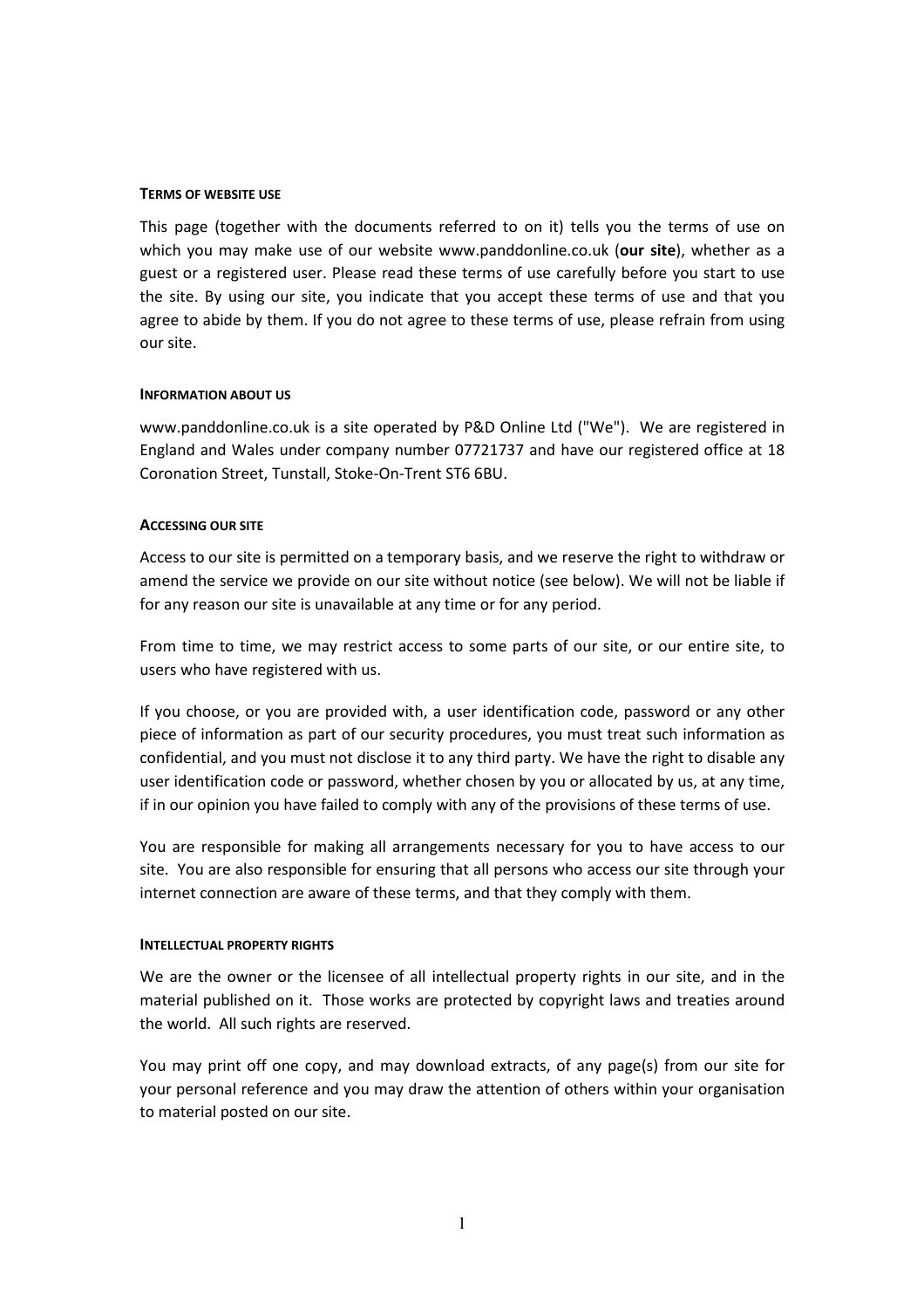You must not modify the paper or digital copies of any materials you have printed off or downloaded in any way, and you must not use any illustrations, photographs, video or audio sequences or any graphics separately from any accompanying text.

Our status (and that of any identified contributors) as the authors of material on our site must always be acknowledged.

You must not use any part of the materials on our site for commercial purposes without obtaining a licence to do so from us or our licensors.

If you print off, copy or download any part of our site in breach of these terms of use, your right to use our site will cease immediately and you must, at our option, return or destroy any copies of the materials you have made.

### RELIANCE ON WEBSITE INFORMATION

Commentary and other materials posted on our site are not intended to amount to advice on which reliance should be placed. We therefore disclaim all liability and responsibility arising from any reliance placed on such materials by any visitor to our site, or by anyone who may be informed of any of its contents.

We do not warrant that the functions contained in the material on this website will be uninterrupted or error free. The outputs and results of calculators and interfaces available for use on this website are determined by data inserted by website users and the reliability of outputs cannot be guaranteed.

Once materials have been downloaded from our website it is your responsibility to keep them safe. We cannot accept any responsibility for any loss, liability, claim demand or damages arising from the download and subsequent use of these materials.

### OUR SITE CHANGES REGULARLY

We aim to update our site regularly, and may change the content at any time. If the need arises, we may suspend access to our site, or close it indefinitely. Any of the material on our site may be out of date at any given time, and we are under no obligation to update such material.

## **OUR LIABILITY**

The material displayed on our site is provided without any guarantees, conditions or warranties as to its accuracy. To the extent permitted by law, we, other members of our group of companies and third parties connected to us hereby expressly exclude:

- All conditions, warranties and other terms which might otherwise be implied by statute, common law or the law of equity.
- Any liability for any direct, indirect or consequential loss or damage incurred by any user in connection with our site or in connection with the use, inability to use, or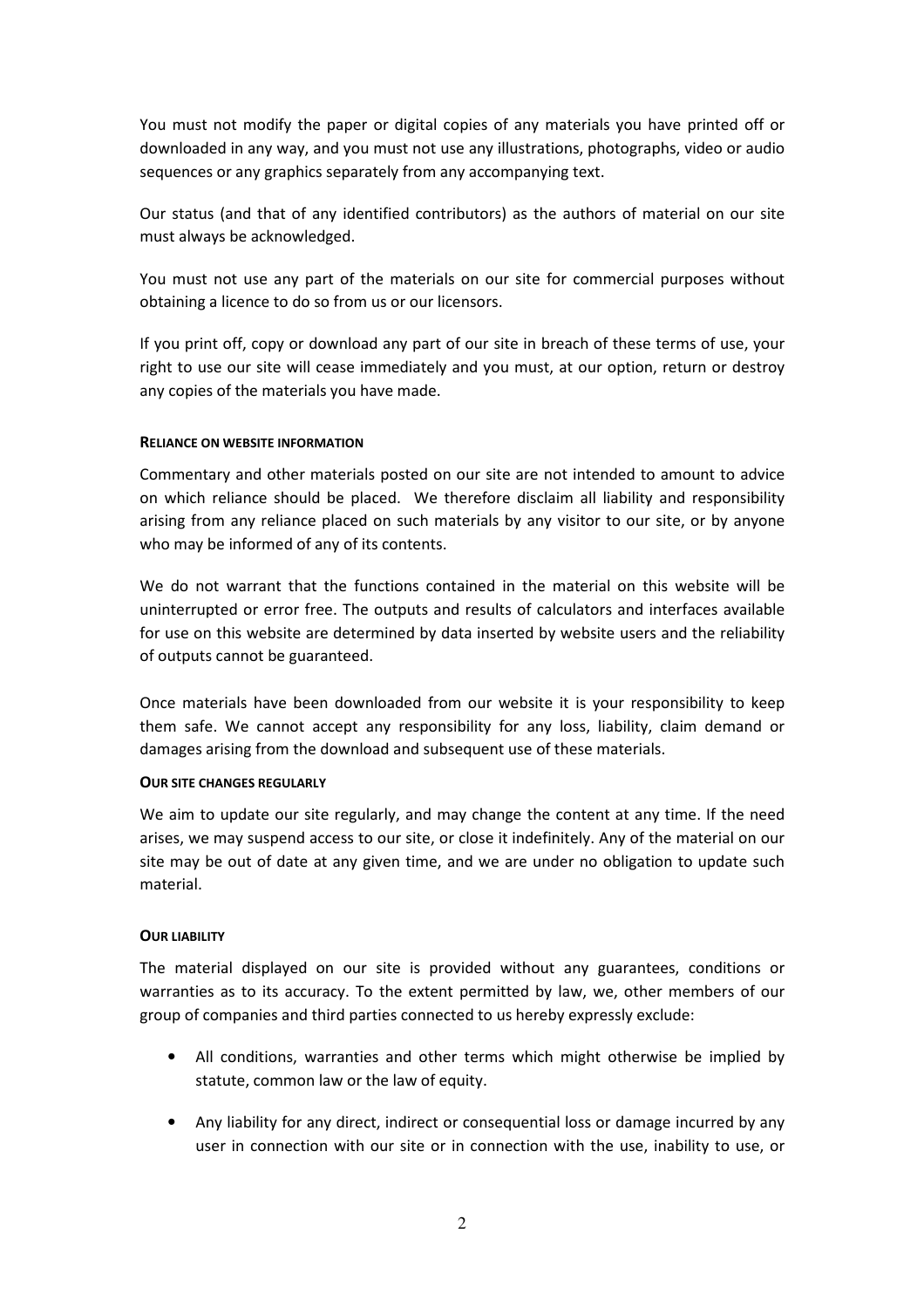results of the use of our site, any websites linked to it and any materials posted on it, including, without limitation any liability for:

- loss of income or revenue;
- loss of business:
- loss of profits or contracts;
- loss of anticipated savings;
- loss of data:
- loss of goodwill;
- wasted management or office time; and

for any other loss or damage of any kind, however arising and whether caused by tort (including negligence), breach of contract or otherwise, even if foreseeable, provided that this condition shall not prevent claims for loss of or damage to your tangible property or any other claims for direct financial loss that are not excluded by any of the categories set out above.

This does not affect our liability for death or personal injury arising from our negligence, nor our liability for fraudulent misrepresentation or misrepresentation as to a fundamental matter, nor any other liability which cannot be excluded or limited under applicable law.

## INFORMATION ABOUT YOU AND YOUR VISITS TO OUR SITE

We process information about you in accordance with our privacy policy [INSERT AS LINK TO SITE'S PRIVACY POLICY]. By using our site, you consent to such processing and you warrant that all data provided by you is accurate.

## TRANSACTIONS CONCLUDED THROUGH OUR SITE

Contracts for the supply of services and information formed through our site or as a result of visits made by you are governed by our terms and conditions of supply [INSERT AS LINK TO TERMS AND CONDITIONS OF SUPPLY].

### UPLOADING MATERIAL TO OUR SITE

Whenever you make use of a feature that allows you to upload material to our site, or to make contact with other users of our site that material must be accurate and lawful. You warrant that any such contribution does comply with those standards, and you indemnify us for any breach of that warranty.

Any material you upload to our site for public availability such as public postings, will be considered non-confidential and non-proprietary, and we have the right to use, copy, distribute and disclose to third parties any such material for any purpose. We also have the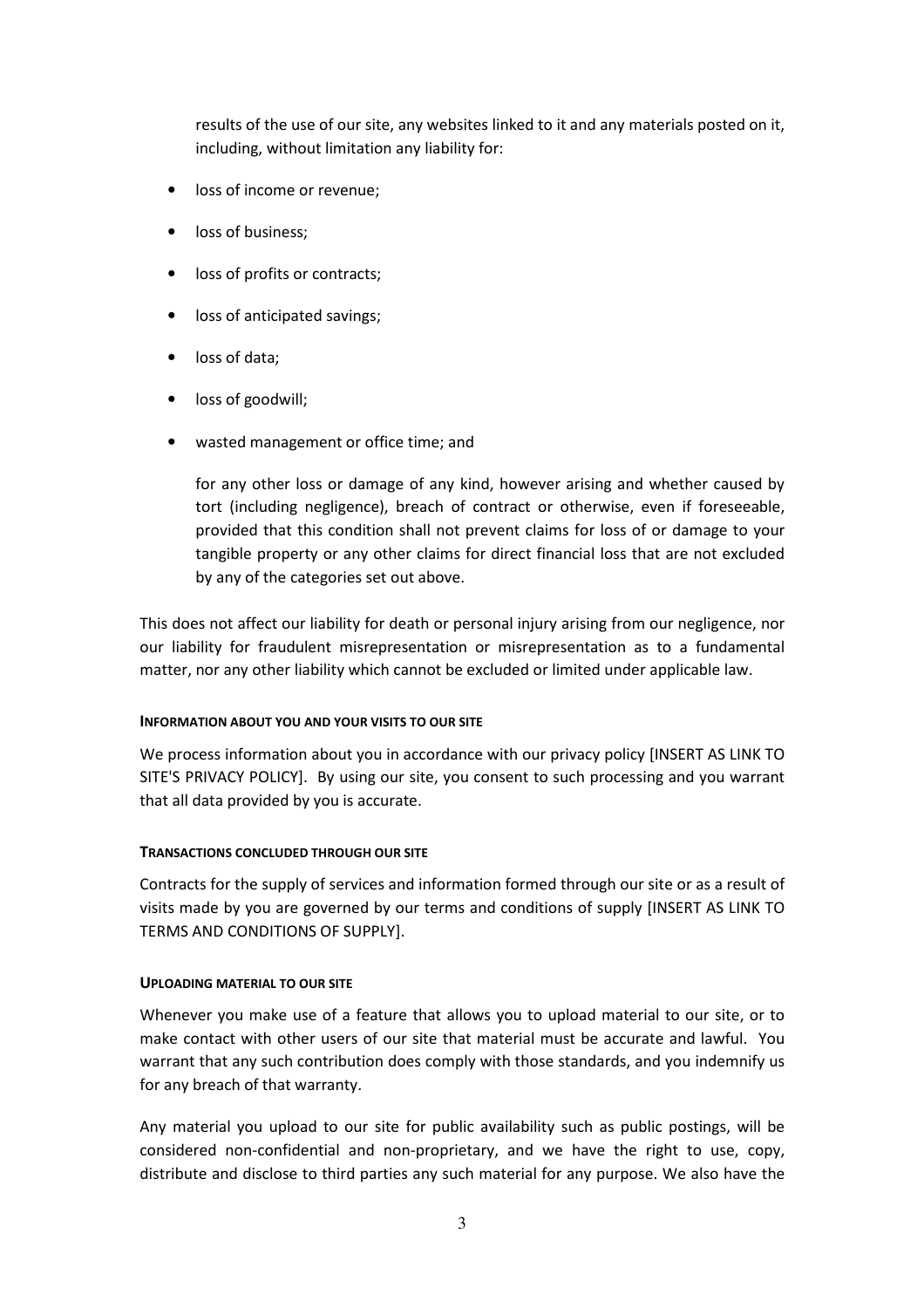right to disclose your identity to any third party who is claiming that any material posted or uploaded by you to our site constitutes a violation of their intellectual property rights, or of their right to privacy.

We will not be responsible, or liable to any third party, for the content or accuracy of any materials posted by you or any other user of our site.

We have the right to remove or moderate any material or posting you make on our site if, in our opinion, such material is offensive or does not comply with reasonable standards.

## VIRUSES, HACKING AND OTHER OFFENCES

You must not misuse our site by knowingly introducing viruses, trojans, worms, logic bombs or other material which is malicious or technologically harmful. You must not attempt to gain unauthorised access to our site, the server on which our site is stored or any server, computer or database connected to our site. You must not attack our site via a denial-ofservice attack or a distributed denial-of service attack.

By breaching this provision, you would commit a criminal offence under the Computer Misuse Act 1990. We will report any such breach to the relevant law enforcement authorities and we will co-operate with those authorities by disclosing your identity to them. In the event of such a breach, your right to use our site will cease immediately.

We will not be liable for any loss or damage caused by a distributed denial-of-service attack, viruses or other technologically harmful material that may infect your computer equipment, computer programs, data or other proprietary material due to your use of our site or to your downloading of any material posted on it, or on any website linked to it.

### PROHIBITED USES

You may use our site only for lawful purposes. You may not use our site:

- In any way that breaches any applicable local, national or international law or regulation.
- In any way that is unlawful or fraudulent, or has any unlawful or fraudulent purpose or effect.
- To send, knowingly receive, upload, download, use or re-use any material which is inaccurate or unlawful
- To transmit, or procure the sending of, any unsolicited or unauthorised advertising or promotional material or any other form of similar solicitation (spam).
- To knowingly transmit any data, send or upload any material that contains viruses, Trojan horses, worms, time-bombs, keystroke loggers, spyware, adware or any other harmful programs or similar computer code designed to adversely affect the operation of any computer software or hardware.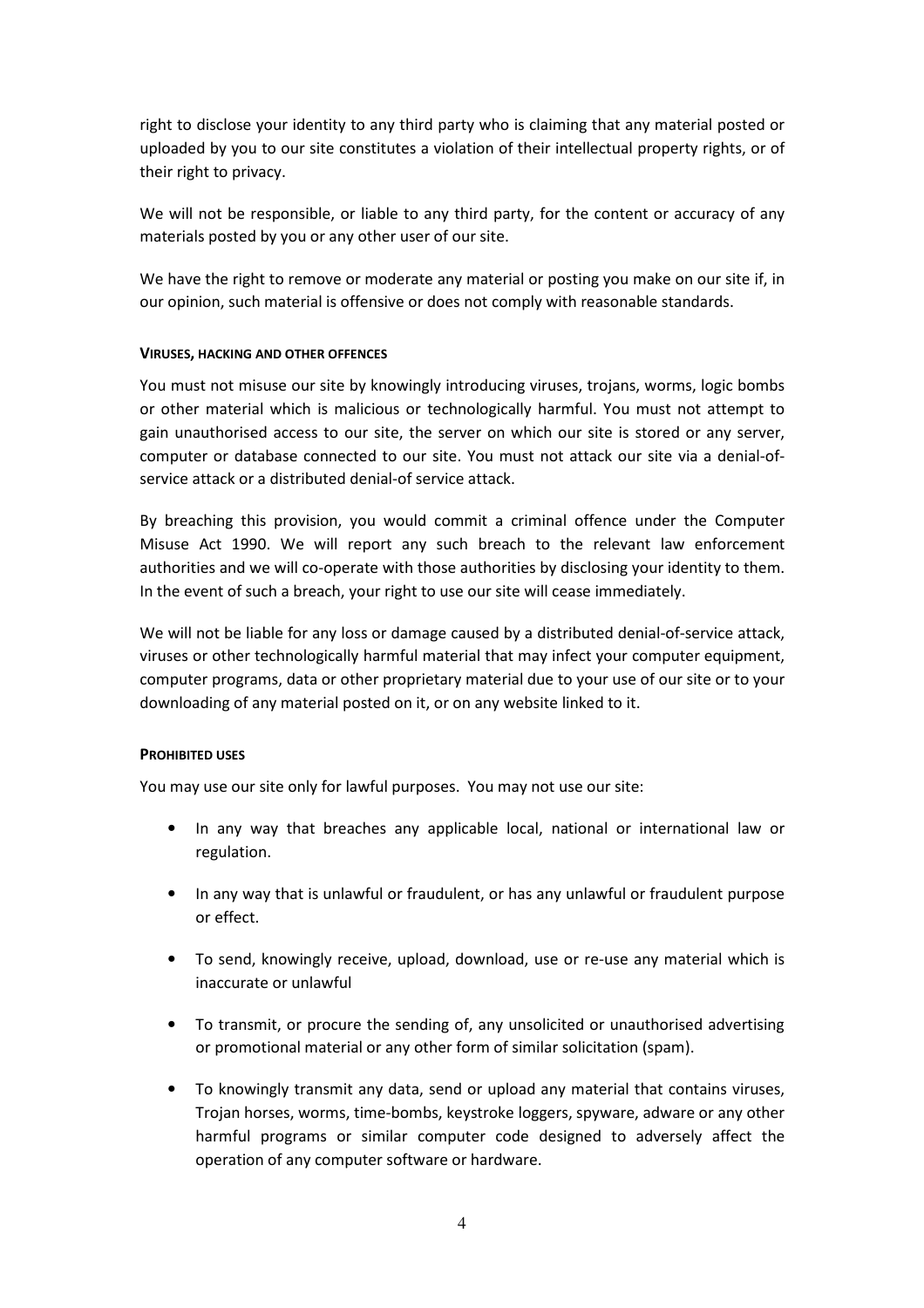You also agree:

- Not to reproduce, duplicate, copy or re-sell any part of our Not to access without authority, interfere with, damage or disrupt:
- any part of our site;
- any equipment or network on which our site is stored;
- any software used in the provision of our site; or
- any equipment or network or software owned or used by any third party.

# SUSPENSION AND TERMINATION

We will determine, in our discretion, whether there has been a breach of this acceptable use policy through your use of our site. When a breach of this policy has occurred, we may take such action as we deem appropriate.

Failure to comply with these terms of use constitutes a material breach of the terms of use upon which you are permitted to use our site, and may result in our taking all or any of the following actions:

- Immediate, temporary or permanent withdrawal of your right to use our site.
- Immediate, temporary or permanent removal of any posting or material uploaded by you to our site.
- Issue of a warning to you.
- Legal proceedings against you for reimbursement of all costs on an indemnity basis (including, but not limited to, reasonable administrative and legal costs) resulting from the breach.
- Further legal action against you.
- Disclosure of such information to law enforcement authorities as we reasonably feel is necessary.

We exclude liability for actions taken in response to breaches of these terms of website use. The responses described in these terms are not limited, and we may take any other action we reasonably deem appropriate.

## LINKING TO OUR SITE

You may link to our home page, provided you do so in a way that is fair and legal and does not damage our reputation or take advantage of it, but you must not establish a link in such